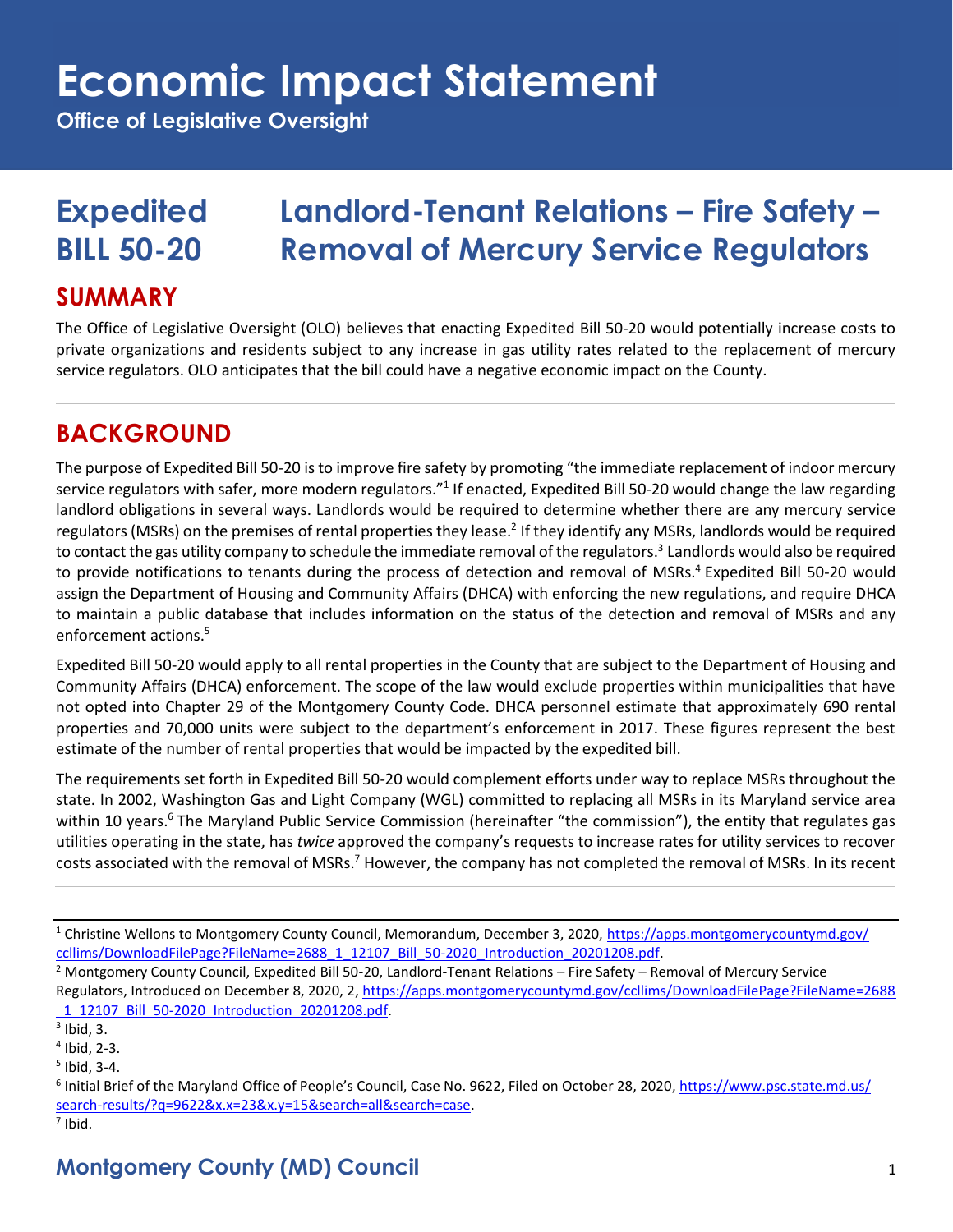**Office of Legislative Oversight**

decision to fine Washington Gas in a case relating to the 2016 gas explosion at the Flower Branch apartments in Silver Spring, the commission decided that "the MSR Replacement Program as outlined in the 'Revised Stipulation and Settlement' in Case No. 8920 constituted a *binding commitment* by WGL to remove all indoor MSRs within 10 years" (emphasis added).<sup>8</sup> In addition, the commission approved WGL's new replacement program with modifications and directed the company to:

- "maintain accounts of all capital and operating expenses, including any incremental costs related to the program;"
- "include these expenses in its annual status report;" and
- "record and maintain a list of all requests to remove an MSR from residential properties."

To recover any costs associated with the removal of MSRs, WGL would need to apply and attain approval from the commission to increase base rates. In its ruling, the commission did not "address prudency or recovery of costs associated with this new MSR replacement program since projected costs are not available at this time."

### **METHODOLOGIES, ASSUMPTIONS, AND UNCERTAINTIES**

The economic impacts associated with replacing MSRs would occur through two primary channels:

- **Change to the utility base rate for customers in the service territories of utility companies.** A future base rate adjustment would be the primary channel through which the costs incurred in the removal of MSRs would be passed from gas utilities to private organizations and residents in the County.
- **Contracts awarded to third-party companies for the removal of MSRs.**<sup>9</sup> Economic benefits would be channeled to local businesses that are awarded contracts to remove MSRs.

At this juncture, it is unknown whether the MSR removal costs will be recovered through an upward adjustment to the base rate. The Maryland Office of the People's Council (OPC) and the Apartment and Office Building Association of Metropolitan Washington (AOBA) have argued that ratepayers should not bear the cost of removing MSRs.<sup>10</sup> If WGL (or any other utility company) applies for a rate change in the future, it would be up to the discretion of the commission on whether to approve the request.

In addition to the occurrence of a rate change, the magnitude of any change to the rate cannot be estimated. A representative from WGL informed OLO that the cost of removing an MSR is approximately \$1,800. (Note that this amount is significantly greater than the \$200 per unit replacement cost the company has reportedly cited previously.<sup>11</sup>) While

#### **Montgomery County (MD) Council** 2

<sup>8</sup> Order No. 89680, In the Matter of an Investigation of Washington Gas & Light Company Regarding a Building Explosion and Fire in Silver Spring, Maryland, Case No. 9622, Issued on August 10, 2016, December 18, 2020, [https://www.psc.state.md.us/wp-content/](https://www.psc.state.md.us/wp-content/uploads/Order-No.-89680-Case-No.-9622-WGL-FB-Investigation-Order-Assessing-Civil-Penalty.pdf) [uploads/Order-No.-89680-Case-No.-9622-WGL-FB-Investigation-Order-Assessing-Civil-Penalty.pdf](https://www.psc.state.md.us/wp-content/uploads/Order-No.-89680-Case-No.-9622-WGL-FB-Investigation-Order-Assessing-Civil-Penalty.pdf)

<sup>&</sup>lt;sup>9</sup> A representative from WGL informed OLO that the company would contract with third-party vendors for the removal of MSRs. These entities would be the primary beneficiaries of the MSR Replacement Program.

<sup>&</sup>lt;sup>10</sup> Order No. 89680; Initial Brief of the Maryland Office of People's Council.

<sup>&</sup>lt;sup>11</sup> The Washington Post recently reported that "[w]hile seeking a rate increase in 2003, the gas provider said it would replace all 66,793 of its indoor mercury gas regulators over the next decade to address age and environmental concerns. The utility said it would deploy a staff of seven to replace more than 6,000 regulators a year for 10 years at a cost of about \$200 per regulator." Steve Thompson, "Washington Gas fined \$750,000 in case connected to deadly 2016 explosion," December 22, 2020, [https://www.](https://www.washingtonpost.com/local/md-politics/washington-gas-fine-flower-branch/2020/12/21/e502b034-43cb-11eb-a277-49a6d1f9dff1_story.html) [washingtonpost.com/local/md-politics/washington-gas-fine-flower-branch/2020/12/21/e502b034-43cb-11eb-a277-49a6d1f9dff1\\_](https://www.washingtonpost.com/local/md-politics/washington-gas-fine-flower-branch/2020/12/21/e502b034-43cb-11eb-a277-49a6d1f9dff1_story.html) [story.html.](https://www.washingtonpost.com/local/md-politics/washington-gas-fine-flower-branch/2020/12/21/e502b034-43cb-11eb-a277-49a6d1f9dff1_story.html)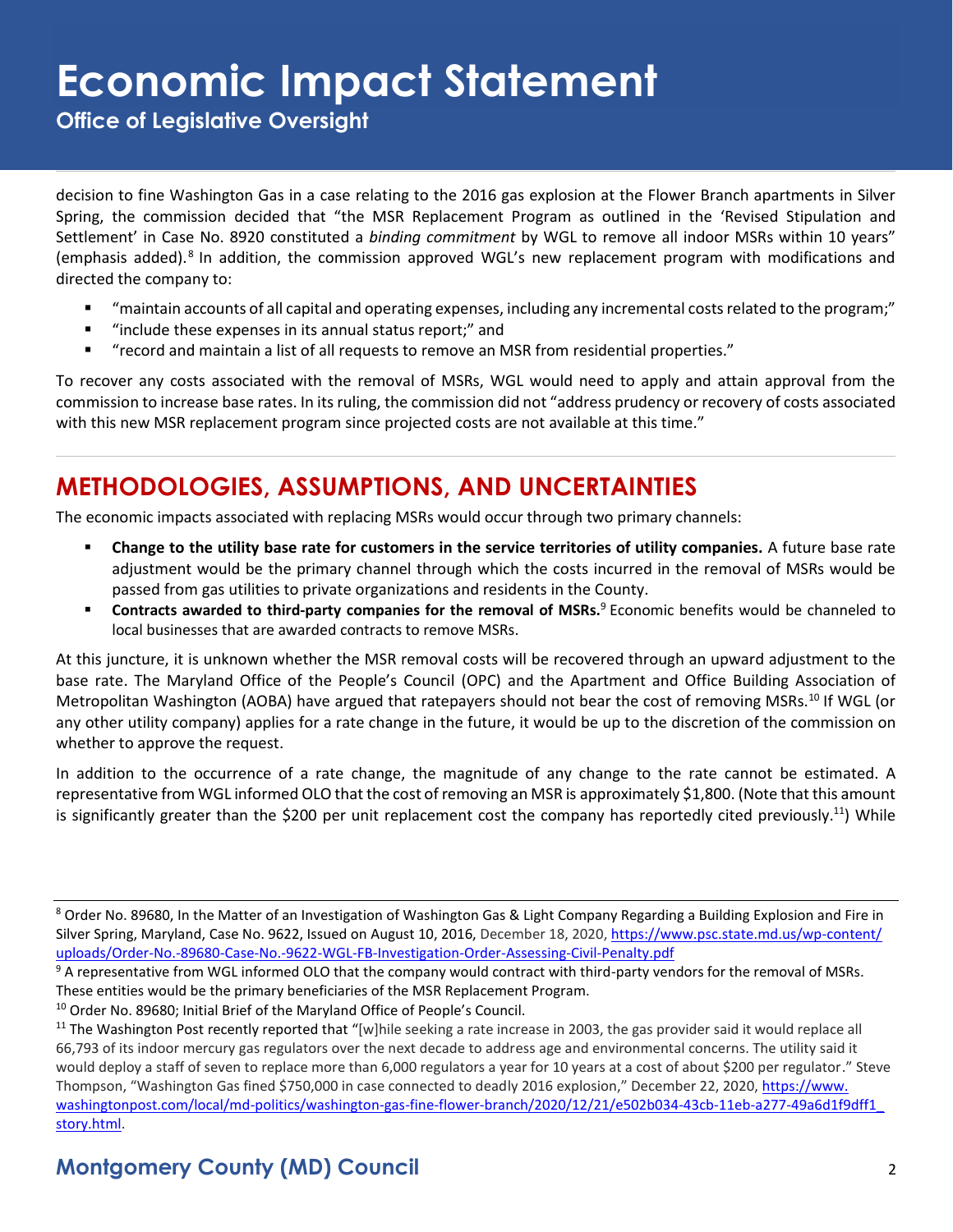**Office of Legislative Oversight**

WGL states that no more than 10 percent of its customers are likely to have MSRs,<sup>12</sup> the company does not know the total number of remaining MSRs in the County or state.<sup>13</sup> The company is conducting a survey to identify the remaining ones.<sup>14</sup> Moreover, the commission has already approved two rate increases for WGL to recover expenses associated with its MSR Removal Program. If the commission were to approve a rate increase, the total MSR removal costs and amount collected would likely influence the magnitude of any rate change.

Despite these uncertainties, OLO uses available information to estimate the total cost of replacing MSRs in the County. It is important to emphasize that these estimates are not forecasts. They are instead intended to illustrate the general magnitude of MSR replacement costs in the County. Representatives from WGL have stated that the total costs of removing MSRs in the County and state will not be known until after the survey is complete. The estimates are based on the following assumptions:

- **E** Rental properties will have between one and two MSRs;<sup>15</sup> and
- The per unit cost of replacing MSRs is \$1,800.

**Figure 1** estimates the cost of replacing MSRs in up to 25% of rental properties affected by Expedited Bill 50-20. The cost of replacing MSRs at or below 10% of the rental properties – WGL's upper-bound estimate – may fall short of \$500,000.

Importantly, Expedited Bill 50-20 would not constitute the primary cause of the costs WGL incurs from replacing MSRs. Given that the commission determined that WGL's MSR Replacement Program constitutes a binding commitment, the removal of MSRs on rental properties in the County that receive gas service from WGL would occur in the absence of Expedited Bill 50-20. However, OLO believes it is possible that the requirements set forth in the bill (requiring landlords to detect MSRs and schedule for their immediate removal, and DHCA to maintain a database on the status of MSR detection and removal) could potentially have two results:

- A more complete accounting of all the MSRs in the County; and/or
- Expediting the removal of MSRs.

Expedited Bill 50-20 would be responsible for only the costs associated with these potential outcomes, not the total cost of removing MSRs within WGL's service territory in the County.

In terms of other gas utilities operating in the County, the bill may be responsible for the entire costs of replacing MSRs. WGL appears to be the only gas utility that has an MSR replacement program underway. Expedited Bill 50-20 may compel other utility companies to replace MSRs in the County, thereby increasing the number of replaced MSRs that would otherwise not have occurred in the absence of the bill's enactment. However, OLO cannot estimate the number of MSRs that would fall into this category nor the total cost of replacing them, because we have been unable to attain information on the percentage of the approximately 690 rental properties under the enforcement of DHCA that fall within the respective gas utilities' service territories. Nevertheless, it is OLO's understanding that the majority of private organizations and residents who would be affected by Expedited Bill 50-20 are WGL customers.

<sup>&</sup>lt;sup>12</sup> Washingtongas.com, Information about Mercury Service Regulators, Washington Gas, [https://www.washingtongas.com/media](https://www.washingtongas.com/media-center/customer-advisory-mercury-regulators)[center/customer-advisory-mercury-regulators.](https://www.washingtongas.com/media-center/customer-advisory-mercury-regulators) 

<sup>13</sup> Order No. 89680.

 $14$  Ibid.

<sup>&</sup>lt;sup>15</sup> In our correspondence with a representative from WGL, OLO was informed that multi-family rental properties may have up to two MSRs. We were unable to attain any more information that would allow us to make a more precise estimate of the average number of MSRs per rental property.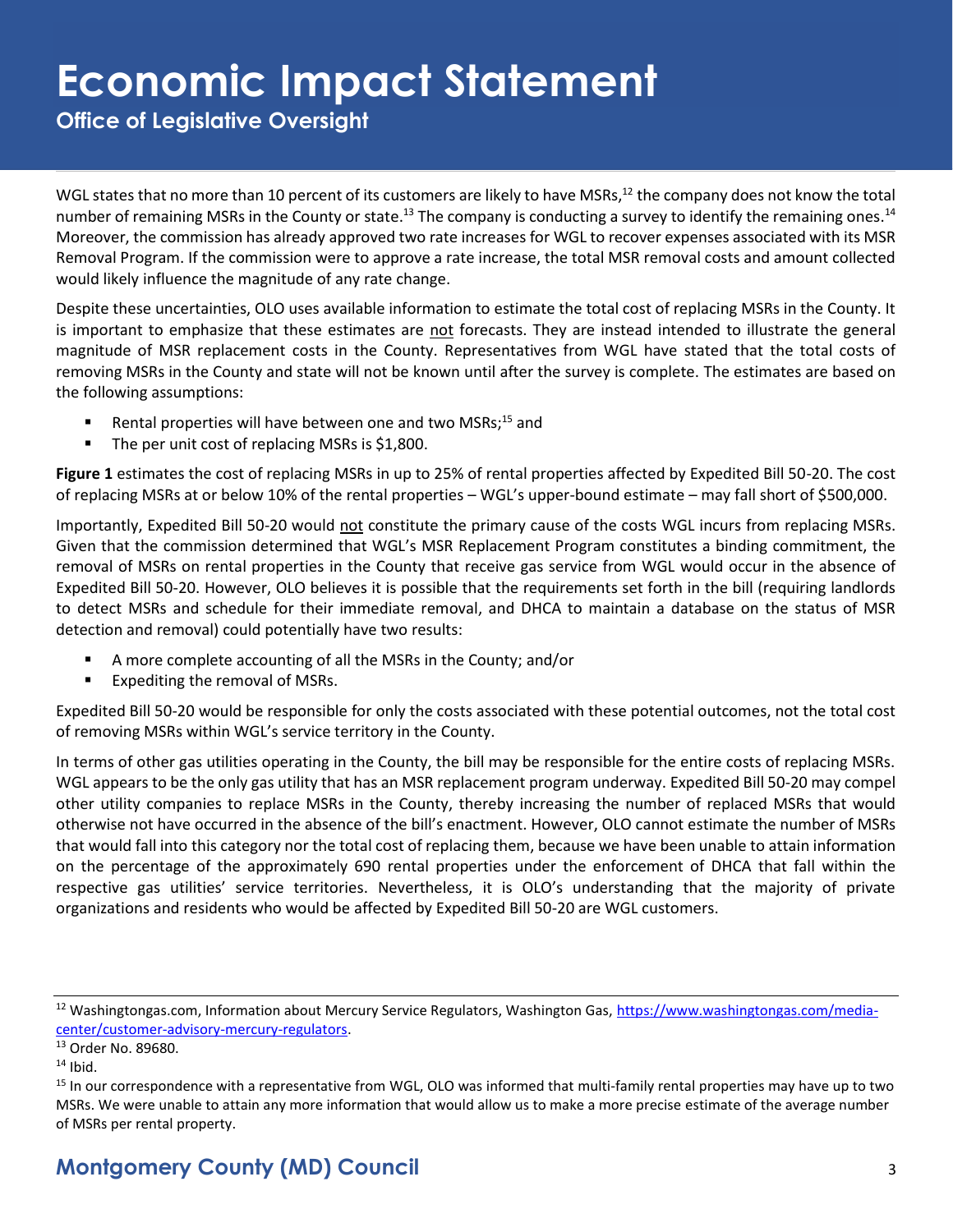**Office of Legislative Oversight**

Ultimately, due to WGL's market share and the MRS Replacement Program that is underway, OLO assumes that the bill would be responsible for a minority portion of any increase in the base rate due to MSR replacement costs.



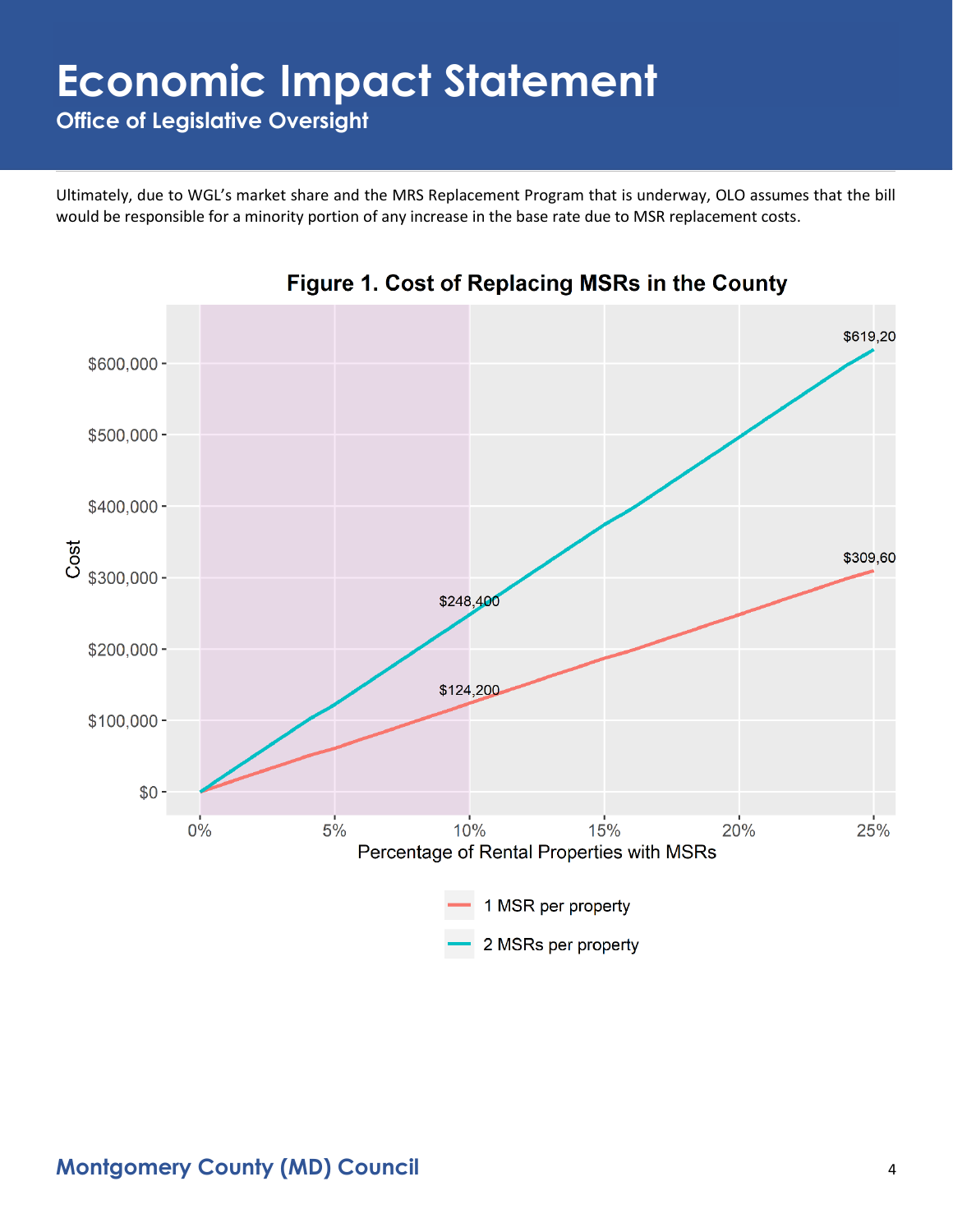**Office of Legislative Oversight**

### **VARIABLES**

The primary variables that would affect the economic impacts of Expedited Bill 50-20 are:

- Total amount already collected by WGL for MSR detection and removal;
- Number of remaining MSRs in the County and state;
- Per unit cost of replacing MSRs;
- Percentage of affected rental properties within WGL's service territory;
- Total amount of contracts awarded to local businesses for the removal of MSRs;
- Change to base rates to recover MSR removal costs; and
- Percentage of base rate hikes passed on by landlords to tenants.

### **IMPACTS**

**WORKFORCE** ▪ **TAXATION POLICY** ▪ **PROPERTY VALUES** ▪ **INCOMES** ▪ **OPERATING COSTS** ▪ **PRIVATE SECTOR CAPITAL INVESTMENT** ▪ **ECONOMIC DEVELOPMENT** ▪ **COMPETITIVENESS**

#### **Businesses, Non-Profits, Other Private Organizations**

Expedited Bill 50-20 would have direct economic impacts on landlords of the approximately 690 rental properties subject to DHCA enforcement, and any companies that receive contracts for the removal of MSRs.<sup>16</sup> The bill would require owners of the approximately 690 rental properties subject to DHCA enforcement to determine if there are MSRs on the premises of their properties. However, OLO does not anticipate that there would be significant costs associated with detection. WGL's website provides instructions and support on how to detect MSRS, and states that MSRs "can be identified easily."<sup>17</sup> If this is the case, the direct negative economic impacts of Expedited Bill 50-20 on landlords would instead occur through costs associated with notifying tenants of the status of detection and removal of MSRs (e.g., paper, envelopes, postage). OLO anticipates that these costs would be minimal. These direct costs, as well as any potential indirect costs (see below), could be offset by passing them onto tenants in the forms of higher rents.

Local businesses may also experience direct economic benefits from Expedited Bill 50-20. WGL plans to contract with companies for the removal of MSRs. It is possible that companies based in the County may receive contracts for the removal of MSRs in the County and state. Local businesses awarded contracts would experience a net increase in business incomes.

Furthermore, Expedited Bill 50-20 may result in negative *indirect* impacts on private organizations in the County. These impacts would be mediated by the commission.<sup>18</sup> As previously stated, the commission may approve requests by WGL and/or other utilities to increase base rates to recover costs associated with replacing MSRs, a portion of which may be attributable to the bill. Such an adjustment would apply to all customers subject to the rate schedule. Any upward

<sup>&</sup>lt;sup>16</sup> For the Council's priority indicators, see Montgomery County Council, Bill 10-19 Legislative Branch – Economic Impact Statements – Amendments, Enacted on July 30, 2019, Montgomery County, Maryland, 3.

<sup>&</sup>lt;sup>17</sup> Washingtongas.com, Information about Mercury Service Regulators.

<sup>&</sup>lt;sup>18</sup> Here, I use "indirect impacts" to refer to the effects of a change in law on private organizations/residents that are mediated or transmitted through another entity. This definition is distinct from the one used in Input-Output analysis, in which an "indirect impact" is defined as a "[c]hange in economic activity resulting from the subsequent rounds of inputs purchased by industries affected by a final‐demand change." See *RIMS II: An Essential Tool for Regional Developers and Planners*, U.S. Bureau of Economic Analysis, December 2003.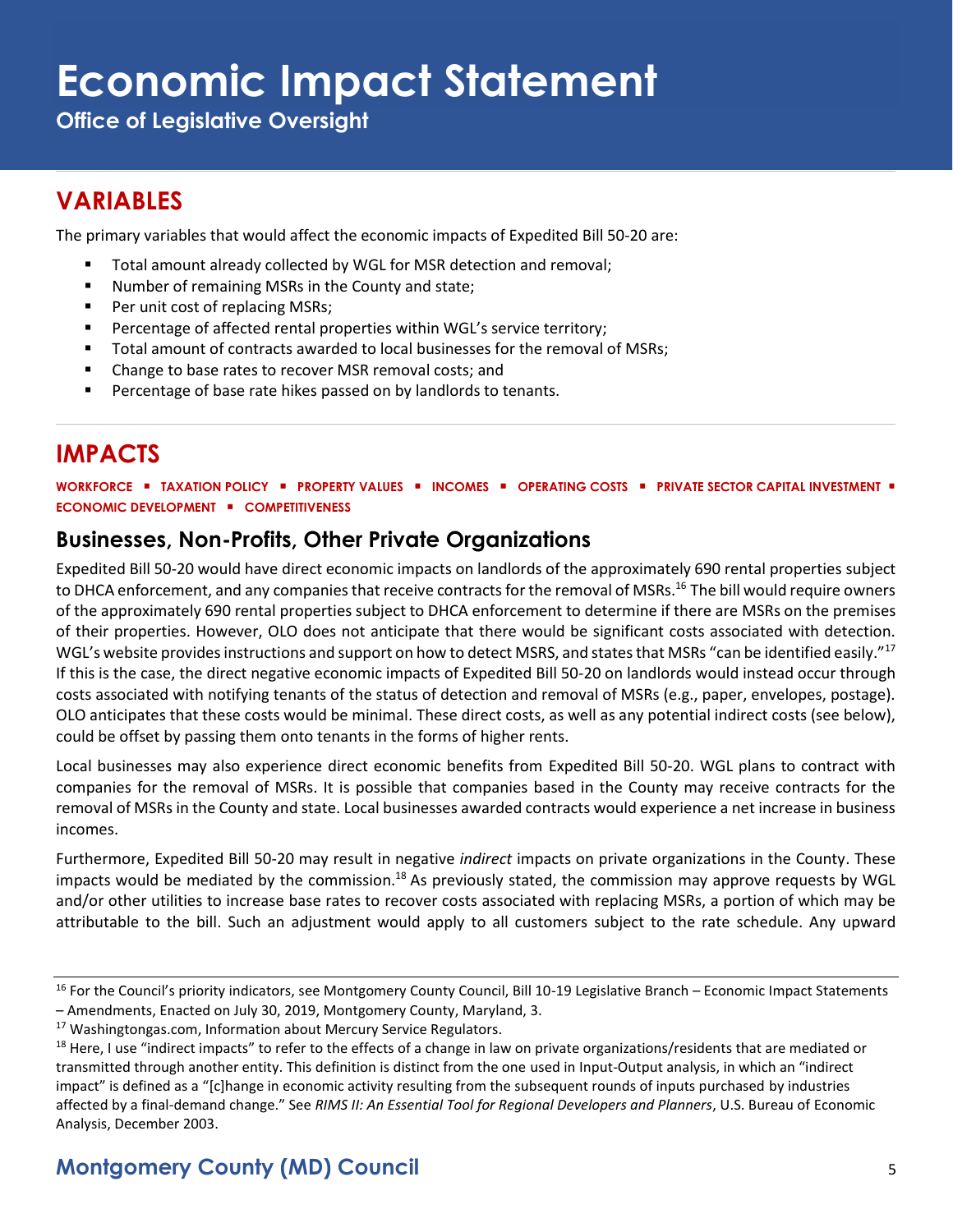**Office of Legislative Oversight**

adjustment to the base rate for gas utilities would increase operating costs for the affected private organizations, thereby reducing their net operating income.

OLO does not expect Expedited Bill 50-20 to have impacts on the Council's other priority indicators, particularly taxation policy, property values, private sector capital investment, economic development, or competitiveness.

#### **Residents**

Expedited Bill 50-20 could result in direct and indirect economic impacts to residents. In terms of direct impacts, owners and employees of local businesses that are contracted to replace MSRs could experience additional earnings. All residents subject to an increase in utility rates designed to recover MSR replacement costs would experience a net increase in household expenses. Moreover, to the extent that landlords pass on costs caused by the bill to their tenants, these renter households would also experience a net increase in expenses.

#### **QUESTIONS FOR CONSIDERATION**

OLO has recently produced economic impact statements for three bills (Expedited Bill 50-20, Bill 51-20, and Bill 52-20) related to rental housing and landlord responsibilities. All three are likely to have a negative economic impact on landlords. Should the Council desire more economic analysis, OLO suggests conducting an examination of the aggregate economic impact of these bills.

### **WORKS CITED**

Christine Wellons to Montgomery County Council. Memorandum. December 3, 2020[. https://apps.montgomerycountymd](https://apps.montgomerycountymd.gov/ccllims/DownloadFilePage?FileName=2688_1_12107_Bill_50-2020_Introduction_20201208.pdf) [.gov/ccllims/DownloadFilePage?FileName=2688\\_1\\_12107\\_Bill\\_50-2020\\_Introduction\\_20201208.pdf.](https://apps.montgomerycountymd.gov/ccllims/DownloadFilePage?FileName=2688_1_12107_Bill_50-2020_Introduction_20201208.pdf)

Initial Brief of the Maryland Office of People's Council. Case No. 9622. Filed on October 28, 2020. [https://www.psc.state.](https://www.psc.state.md.us/search-results/?q=9622&x.x=23&x.y=15&search=all&search=case) [md.us/search-results/?q=9622&x.x=23&x.y=15&search=all&search=case.](https://www.psc.state.md.us/search-results/?q=9622&x.x=23&x.y=15&search=all&search=case)

Montgomery County Council. Bill 10-19, Legislative Branch – Economic Impact Statements – Amendments. Enacted on July 30, 2019. Montgomery County, Maryland.

Montgomery County Council. Expedited Bill 50-20, Landlord-Tenant Relations – Fire Safety – Removal of Mercury Service Regulators. Introduced on December 8, 2020. [https://apps.montgomerycountymd.gov/ccllims/DownloadFilePage?File](https://apps.montgomerycountymd.gov/ccllims/DownloadFilePage?FileName=2688_1_12107_Bill_50-2020_Introduction_20201208.pdf) [Name=2688\\_1\\_12107\\_Bill\\_50-2020\\_Introduction\\_20201208.pdf.](https://apps.montgomerycountymd.gov/ccllims/DownloadFilePage?FileName=2688_1_12107_Bill_50-2020_Introduction_20201208.pdf)

Order No. 89680. In the Matter of an Investigation of Washington Gas & Light Company Regarding a Building Explosion and Fire in Silver Spring, Maryland. Case No. 9622. Issued on December 18, 2020, [https://www.psc.state.md.us/wp](https://www.psc.state.md.us/wp-content/uploads/Order-No.-89680-Case-No.-9622-WGL-FB-Investigation-Order-Assessing-Civil-Penalty.pdf)[content/uploads/Order-No.-89680-Case-No.-9622-WGL-FB-Investigation-Order-Assessing-Civil-Penalty.pdf.](https://www.psc.state.md.us/wp-content/uploads/Order-No.-89680-Case-No.-9622-WGL-FB-Investigation-Order-Assessing-Civil-Penalty.pdf)

*RIMS II: An Essential Tool for Regional Developers and Planners*. U.S. Bureau of Economic Analysis. December 2003.

Thompson, Steve. "Washington Gas fined \$750,000 in case connected to deadly 2016 explosion." *Washington Post*. December 22, 2020. [https://www.washingtonpost.com/local/md-politics/washington-gas-fine-flower-branch/2020](https://www.washingtonpost.com/local/md-politics/washington-gas-fine-flower-branch/2020/12/21/e502b034-43cb-11eb-a277-49a6d1f9dff1_story.html) [/12/21/e502b034-43cb-11eb-a277-49a6d1f9dff1\\_story.html.](https://www.washingtonpost.com/local/md-politics/washington-gas-fine-flower-branch/2020/12/21/e502b034-43cb-11eb-a277-49a6d1f9dff1_story.html)

Washingtongas.com. Information about Mercury Service Regulators. Washington Gas. [https://www.washingtongas.com](https://www.washingtongas.com/media-center/customer-advisory-mercury-regulators) [/media-center/customer-advisory-mercury-regulators.](https://www.washingtongas.com/media-center/customer-advisory-mercury-regulators)

### **Montgomery County (MD) Council** 6